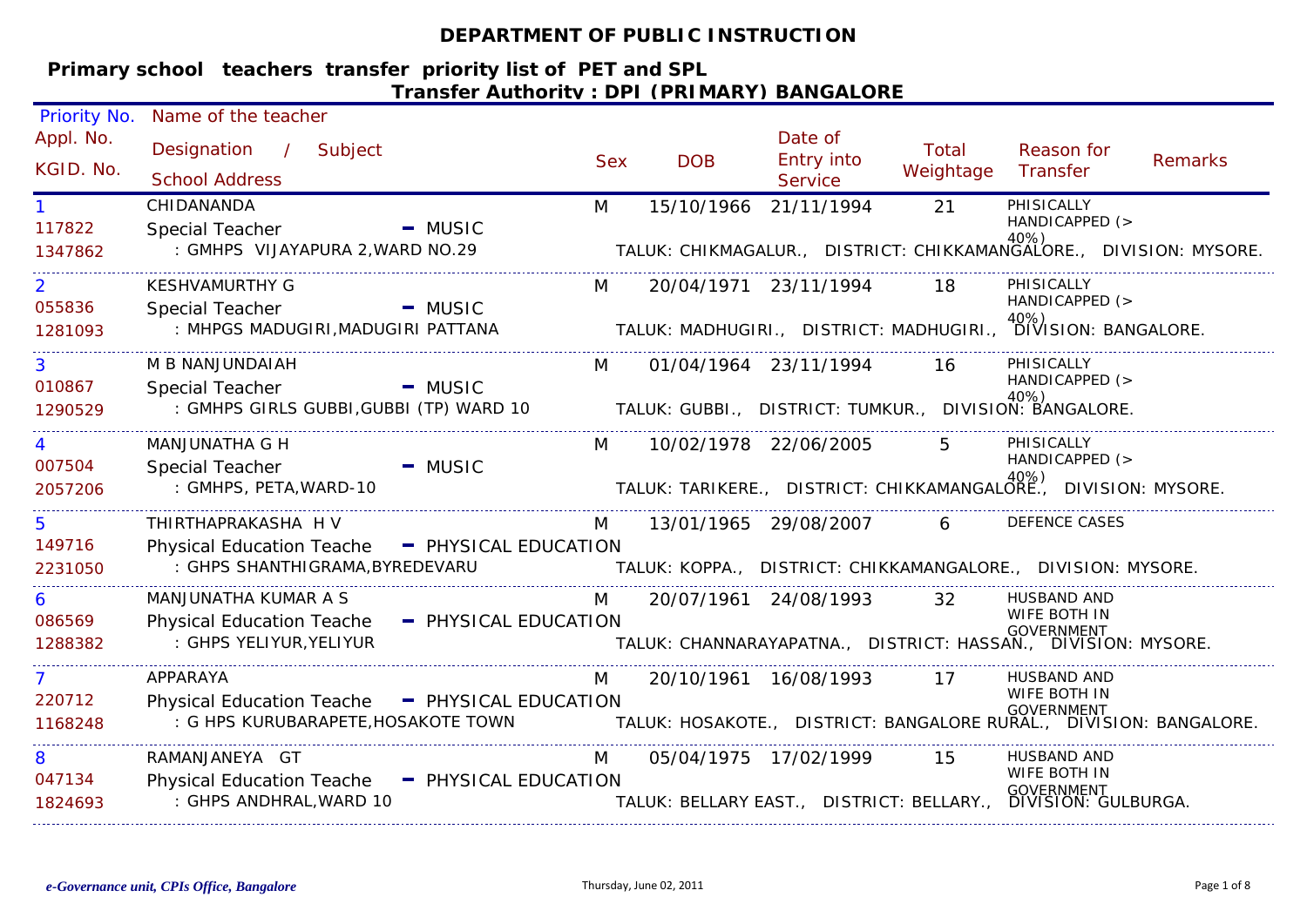| <b>Priority No.</b>    | Name of the teacher                                                                        |            |                                        |                                                |                    |                                                                                     |                |
|------------------------|--------------------------------------------------------------------------------------------|------------|----------------------------------------|------------------------------------------------|--------------------|-------------------------------------------------------------------------------------|----------------|
| Appl. No.<br>KGID. No. | Designation /<br>Subject<br><b>School Address</b>                                          | <b>Sex</b> | <b>DOB</b>                             | Date of<br><b>Entry into</b><br><b>Service</b> | Total<br>Weightage | Reason for<br>Transfer                                                              | <b>Remarks</b> |
| 9                      | NETRAVATHI N                                                                               | F          | 09/06/1983                             | 04/07/2005                                     | 10 <sup>°</sup>    | <b>HUSBAND AND</b>                                                                  |                |
| 224828                 | Physical Education Teache - PHYSICAL EDUCATION                                             |            |                                        |                                                |                    | WIFE BOTH IN                                                                        |                |
| 2067997                | : GHPS BENAKANA HALLI, UJJINI                                                              |            |                                        |                                                |                    |                                                                                     |                |
| 10                     | <b>GAYATHRAMMA MS</b>                                                                      |            |                                        | 03/01/1981 08/07/2005                          | 10                 | <b>HUSBAND AND</b>                                                                  |                |
| 028772                 | Physical Education Teache - PHYSICAL EDUCATION                                             |            |                                        |                                                |                    | WIFE BOTH IN<br>GOVERNMENT                                                          |                |
| 1899224                | : GHPS BYADARAHALLI,BYADARA HALLI TALUK: K.R.NAGARA., DISTRICT: MYSORE., DIVISION: MYSORE. |            |                                        |                                                |                    |                                                                                     |                |
| 11                     | GANGAMMA J                                                                                 |            |                                        | 01/06/1974 03/08/2005 10                       |                    | <b>HUSBAND AND</b><br>WIFE BOTH IN                                                  |                |
| 057045                 | Physical Education Teache - PHYSICAL EDUCATION                                             |            |                                        |                                                |                    |                                                                                     |                |
| 1899226                |                                                                                            |            |                                        |                                                |                    |                                                                                     |                |
| 12                     | <b>NIRMALA D</b>                                                                           |            |                                        | 21/07/1975 29/09/2005                          | 10 <sup>°</sup>    | <b>HUSBAND AND</b>                                                                  |                |
| 133588                 | Physical Education Teache - PHYSICAL EDUCATION                                             |            |                                        |                                                |                    | WIFE BOTH IN                                                                        |                |
| 2008643                | : GOVT HPS HAYYAL [B], HAYYAL [B]                                                          |            |                                        |                                                |                    | GOVERNMENT (COURNMENT)<br>TALUK: SHAHAPUR., DISTRICT: YADGIRI., DIVISION: GULBURGA. |                |
| 13                     | SHANTHAMMA N T                                                                             |            |                                        | 10/03/1977 28/07/2005 7.5                      |                    | <b>HUSBAND AND</b>                                                                  |                |
| 056414                 | Physical Education Teache - PHYSICAL EDUCATION                                             |            |                                        |                                                |                    | <b>WIFE BOTH IN</b>                                                                 |                |
| 1960201                |                                                                                            |            |                                        |                                                |                    |                                                                                     |                |
| 14                     | ASHA H S                                                                                   |            |                                        | 20/07/1982 11/07/2007                          | 6                  | <b>HUSBAND AND</b>                                                                  |                |
| 078403                 | Physical Education Teache - PHYSICAL EDUCATION                                             |            |                                        |                                                |                    | WIFE BOTH IN                                                                        |                |
| 2350043                | : G HPS BEVOORU, BEVOORU                                                                   |            |                                        |                                                |                    | 、<br>TALUK: CHANNAPATNA.,  DISTRICT: RAMANAGARA.,  DIVISION: BANGALORE.             |                |
| 15                     | PAVITRA N TADAKANAHALLI                                                                    | F          |                                        | 01/05/1985 12/07/2007 6                        |                    | HUSBAND AND                                                                         |                |
| 041282                 | Physical Education Teache - PHYSICAL EDUCATION                                             |            |                                        |                                                |                    | WIFE BOTH IN                                                                        |                |
| 2250614                | : GHPS BILLAHALLI, BILLAHALLI                                                              |            |                                        |                                                |                    | .<br>TALUK: RANNEBENNUR., DISTRICT: HAVERI., DIVISION: BELGAUM.                     |                |
| 16                     | <b>SMT C R SUNITHA</b>                                                                     | F          | 02/01/1976 14/08/2007                  |                                                | 6                  | HUSBAND AND<br>WIFE BOTH IN                                                         |                |
| 041226                 | Physical Education Teache - PHYSICAL EDUCATION                                             |            |                                        |                                                |                    |                                                                                     |                |
| 2274339                | : K.H.P.S. HITTANGI, HITTANGI                                                              |            | TALUK: SOUNDATTI., DISTRICT: BELGAUM., |                                                |                    | GOVERNMENT<br>DIVISION: BELGAUM.                                                    |                |
| 17 <sup>2</sup>        | M S SUMITRA                                                                                |            | 25/07/1983 18/08/2007                  |                                                | 6                  | <b>HUSBAND AND</b><br>WIFE BOTH IN                                                  |                |
| 119993                 | Physical Education Teache - PHYSICAL EDUCATION                                             |            |                                        |                                                |                    | GOVERNMENT<br>TALUK: KADUR.,   DISTRICT: CHIKKAMANGALORE.,   DIVISION: MYSORE.      |                |
| 2231945                | : G.H.P.S. ANEGERE, ANNEGERE                                                               |            |                                        |                                                |                    |                                                                                     |                |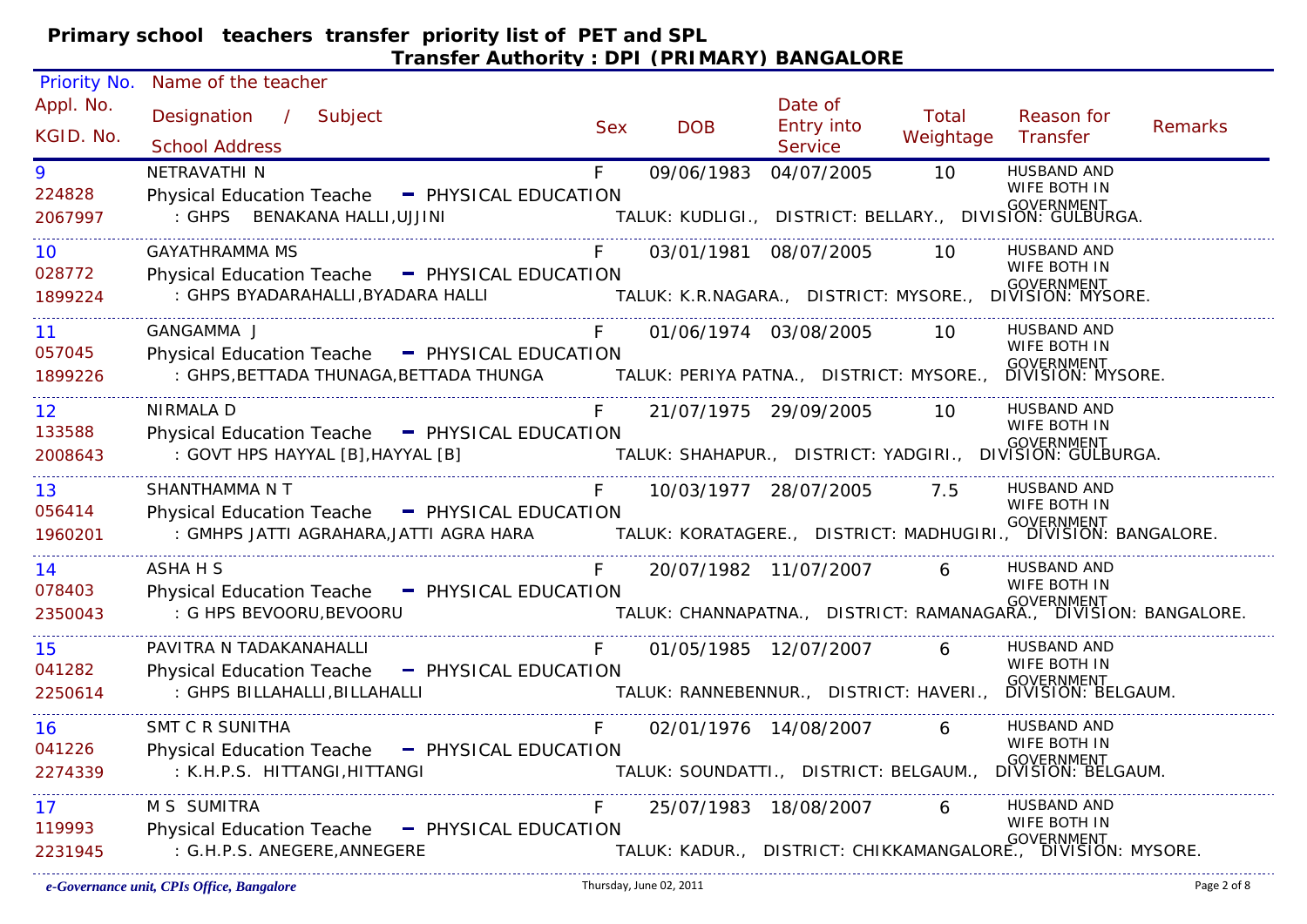| Priority No.            | Name of the teacher                                                                                                                                                                                                                            |            |                                                                 |                                                |                    |                                                                                                                |                |
|-------------------------|------------------------------------------------------------------------------------------------------------------------------------------------------------------------------------------------------------------------------------------------|------------|-----------------------------------------------------------------|------------------------------------------------|--------------------|----------------------------------------------------------------------------------------------------------------|----------------|
| Appl. No.<br>KGID. No.  | Designation /<br>Subject<br><b>School Address</b>                                                                                                                                                                                              | <b>Sex</b> | <b>DOB</b>                                                      | Date of<br><b>Entry into</b><br><b>Service</b> | Total<br>Weightage | Reason for<br>Transfer                                                                                         | <b>Remarks</b> |
| 18<br>045274<br>2115641 | <b>NAGARATHNA P S</b><br>Physical Education Teache - PHYSICAL EDUCATION<br>: GHPS GUDADUR, GUDADUR                                                                                                                                             | F          | 01/06/1981                                                      | 11/09/2007                                     | 6                  | <b>HUSBAND AND</b><br>WIFE BOTH IN<br>ار<br>TALUK: SINDHANUR.,   DISTRICT: RAICHUR.,   DIVISION: GULBURGA.     |                |
| 19<br>018108<br>1720107 | SHOWKATHBI K<br>Physical Education Teache - PHYSICAL EDUCATION<br>: G M P SCHOOL SIDDAPURA, SIDDAPURA                                                                                                                                          | F          |                                                                 | 23/05/1982 15/11/2007                          | 6                  | <b>HUSBAND AND</b><br>WIFE BOTH IN                                                                             |                |
| 20<br>067629<br>2187774 | <b>MAMATHA N</b><br>Physical Education Teache - PHYSICAL EDUCATION<br>: GUMPS NAGAVARA, NAGAVARA                                                                                                                                               |            |                                                                 | 05/07/1986 16/07/2007 3                        |                    | <b>HUSBAND AND</b><br>WIFE BOTH IN<br>یر<br>TALUK: NORTH4.,  DISTRICT: BANGALORE NORTH.,  DIVISION: BANGALORE. |                |
| 21<br>122092<br>2184369 | T S SHOBHA<br>Physical Education Teache - PHYSICAL EDUCATION<br>sical Education Teache — FITISTCAL EDUCATION<br>GOVERNMENT : GHPS NELAGADARANA HALLI,NELAGADARANA — TALUK: NORTH1., DISTRICT: BANGALORE NORTH., DIVISION: BANGALORE :<br>HALLI | $F -$      |                                                                 | 01/07/1984 28/09/2007 3                        |                    | HUSBAND AND<br>WIFE BOTH IN                                                                                    |                |
| 22<br>205517<br>1373464 | SHYLAJA H G<br><b>Physical Education Teache</b><br>- PHYSICAL EDUCATION<br>: KBS MANTUR, MANTUR                                                                                                                                                |            | ۰۰<br>TALUK: HUBLI.,   DISTRICT: DHARWAD.,   DIVISION: BELGAUM. | 30/12/1961 18/02/1994                          | 20                 | HUSBAND OR<br>WIFE IN                                                                                          |                |
| 23<br>141229<br>1317714 | PRAKASH SAVANUR<br><b>Special Teacher</b><br>- DRAWING<br>: G KBMS DEVANAHALLI, DEVANAHALLI TOWN                                                                                                                                               | M          | <b>BANGALORE.</b>                                               | 15/12/1965 30/06/1994                          | 16                 | <b>HUSBAND OR</b><br>WIFE IN<br>GOVERNMENT<br>TALUK: DEVANAHALLI., DISTRICT: BANGALORE RURAL., DIVISION:       |                |
| 24<br>031989<br>1897241 | SAMPATH KUMAR K T<br>Physical Education Teache - PHYSICAL EDUCATION                                                                                                                                                                            | M          | 10/10/1963 29/11/2003                                           |                                                | 14                 | <b>HUSBAND OR</b><br>WIFE IN                                                                                   |                |
| 25<br>215075<br>1899494 | RATHNAMMA M<br>Physical Education Teache - PHYSICAL EDUCATION<br>: GHPS KALAMMANAKOPPALU, KALAMMANAKOPPAL                                                                                                                                      |            | 25/01/1984 08/07/2005                                           |                                                | 10.                | HUSBAND OR<br>WIFE IN<br>الا<br>TALUK: K.R.NAGARA.,   DISTRICT: MYSORE.,   DIVISION: MYSORE.                   |                |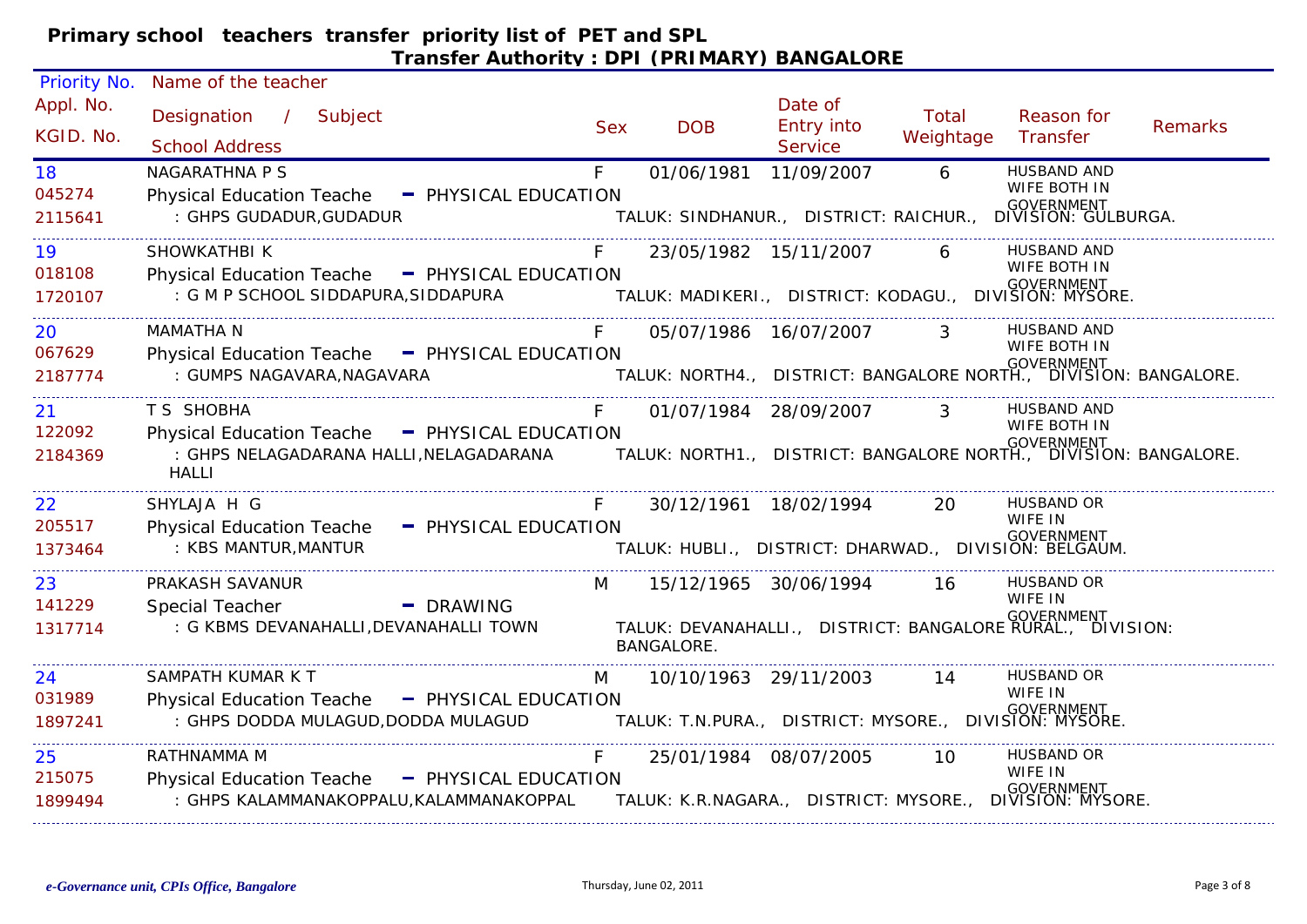| Priority No.           | Name of the teacher                                           |                      |              |                                                                          |                                         |                    |                                                                              |         |
|------------------------|---------------------------------------------------------------|----------------------|--------------|--------------------------------------------------------------------------|-----------------------------------------|--------------------|------------------------------------------------------------------------------|---------|
| Appl. No.<br>KGID. No. | Designation / Subject<br><b>School Address</b>                |                      | <b>Sex</b>   | <b>DOB</b>                                                               | Date of<br>Entry into<br><b>Service</b> | Total<br>Weightage | Reason for<br>Transfer                                                       | Remarks |
| 26                     | AKKAMAHADEVI M TOTAGI                                         |                      | F            | 13/06/1982 13/07/2005                                                    |                                         | 10                 | <b>HUSBAND OR</b>                                                            |         |
| 135673<br>1899944      | <b>Physical Education Teache</b><br>: GHPS HYAKANUR, HYAKANUR | - PHYSICAL EDUCATION |              | ۰ <b>۰</b><br>TALUK: T.N.PURA.,   DISTRICT: MYSORE.,   DIVISION: MYSORE. |                                         |                    | WIFE IN                                                                      |         |
| 27                     | <b>MURALI</b>                                                 |                      | M            | 03/04/1981 05/08/2005                                                    |                                         | 10                 | <b>HUSBAND OR</b>                                                            |         |
| 054967                 | <b>Physical Education Teache</b>                              | - PHYSICAL EDUCATION |              |                                                                          |                                         |                    | WIFE IN                                                                      |         |
| 1899223                | : GHPS MADDUR, MADDUR                                         |                      |              |                                                                          |                                         |                    | .、<br>TALUK: MYSORE RURAL., DISTRICT: MYSORE., DIVISION: MYSORE.             |         |
| 28                     | YUVARAJA K M                                                  |                      | M            |                                                                          | 01/06/1982 10/08/2005                   | 10                 | <b>HUSBAND OR</b>                                                            |         |
| 193443                 | Physical Education Teache - PHYSICAL EDUCATION                |                      |              |                                                                          |                                         |                    | WIFE IN                                                                      |         |
| 1978736                | : GHPS SINGANHAL, SINGANHAL                                   |                      |              | TALUK: GANGAVATHI., DISTRICT: KOPPAL.,                                   |                                         |                    | GOVERNMENT<br>DIVISION: GULBURGA.                                            |         |
| 29                     | RAJA NAIK                                                     |                      | M            | 24/07/1974 11/08/2005                                                    |                                         | 10                 | <b>HUSBAND OR</b>                                                            |         |
| 233565                 | Physical Education Teache - PHYSICAL EDUCATION                |                      |              |                                                                          |                                         |                    | WIFE IN                                                                      |         |
| 1978908                | : G.HPS VENKATAGIRI, VENKATAGIRI                              |                      |              |                                                                          |                                         |                    | COVERNMENT .<br>.TALUK: GANGAVATHI.,  DISTRICT: KOPPAL.,  DIVISION: GULBURGA |         |
| 30                     | T N SUNANDAMMA                                                |                      |              | 14/12/1981 18/08/2005                                                    |                                         | $\overline{10}$    | HUSBAND OR                                                                   |         |
| 129983                 | <b>Physical Education Teache</b>                              | - PHYSICAL EDUCATION |              |                                                                          |                                         |                    | WIFE IN                                                                      |         |
| 2058016                | : GHPS HURA, HURA                                             |                      |              | TALUK: NANJANAGUD., DISTRICT: MYSORE.,                                   |                                         |                    | GOVERNMENT<br>DIVISION: MYSORE.                                              |         |
| 31                     | PRAKASHA NAIK S                                               |                      | M            |                                                                          | 01/07/1982 15/09/2005                   | 10                 | <b>HUSBAND OR</b>                                                            |         |
| 018586                 | Physical Education Teache - KANNADA - GENERAL                 |                      |              |                                                                          |                                         |                    | WIFE IN                                                                      |         |
| 2127607                | : M.H.P.S I.D. HALLY, I.D. HALLY                              |                      |              |                                                                          |                                         |                    | .<br>TALUK: MADHUGIRI.,   DISTRICT: MADHUGIRI.,   DIVISION: BANGALORE.       |         |
| 32                     | <b>MURTHY H</b>                                               |                      | M            |                                                                          | 23/07/1976 10/08/2005 7.5               |                    | <b>HUSBAND OR</b>                                                            |         |
| 011522                 | Physical Education Teache - PHYSICAL EDUCATION                |                      |              |                                                                          |                                         |                    | WIFE IN                                                                      |         |
| 1899010                |                                                               |                      |              |                                                                          |                                         |                    |                                                                              |         |
| 33                     | SHILPA H                                                      |                      | $\mathsf{F}$ | 15/01/1985 12/07/2007                                                    |                                         | 6                  | <b>HUSBAND OR</b>                                                            |         |
| 232053                 | Physical Education Teache - PHYSICAL EDUCATION                |                      |              |                                                                          |                                         |                    | WIFE IN                                                                      |         |
| 2302402                | : GHPS KALKAMBA (W), KALKAMBA                                 |                      |              |                                                                          |                                         |                    | GOVERNMENT<br>TALUK: BELLARY WEST., DISTRICT: BELLARY., DIVISION: GULBURGA.  |         |
| 34                     | SAKAMMA C M                                                   |                      |              | 01/06/1983 21/08/2007                                                    |                                         | 6                  | <b>HUSBAND OR</b><br>WIFE IN                                                 |         |
| 060920                 | <b>Physical Education Teache</b>                              | - PHYSICAL EDUCATION |              |                                                                          |                                         |                    |                                                                              |         |
| 2115648                | : GHPS SINGAPUR, SINGAPUR                                     |                      |              |                                                                          |                                         |                    | GOVERNMENT<br>TALUK: SINDHANUR., DISTRICT: RAICHUR., DIVISION: GULBURGA.     |         |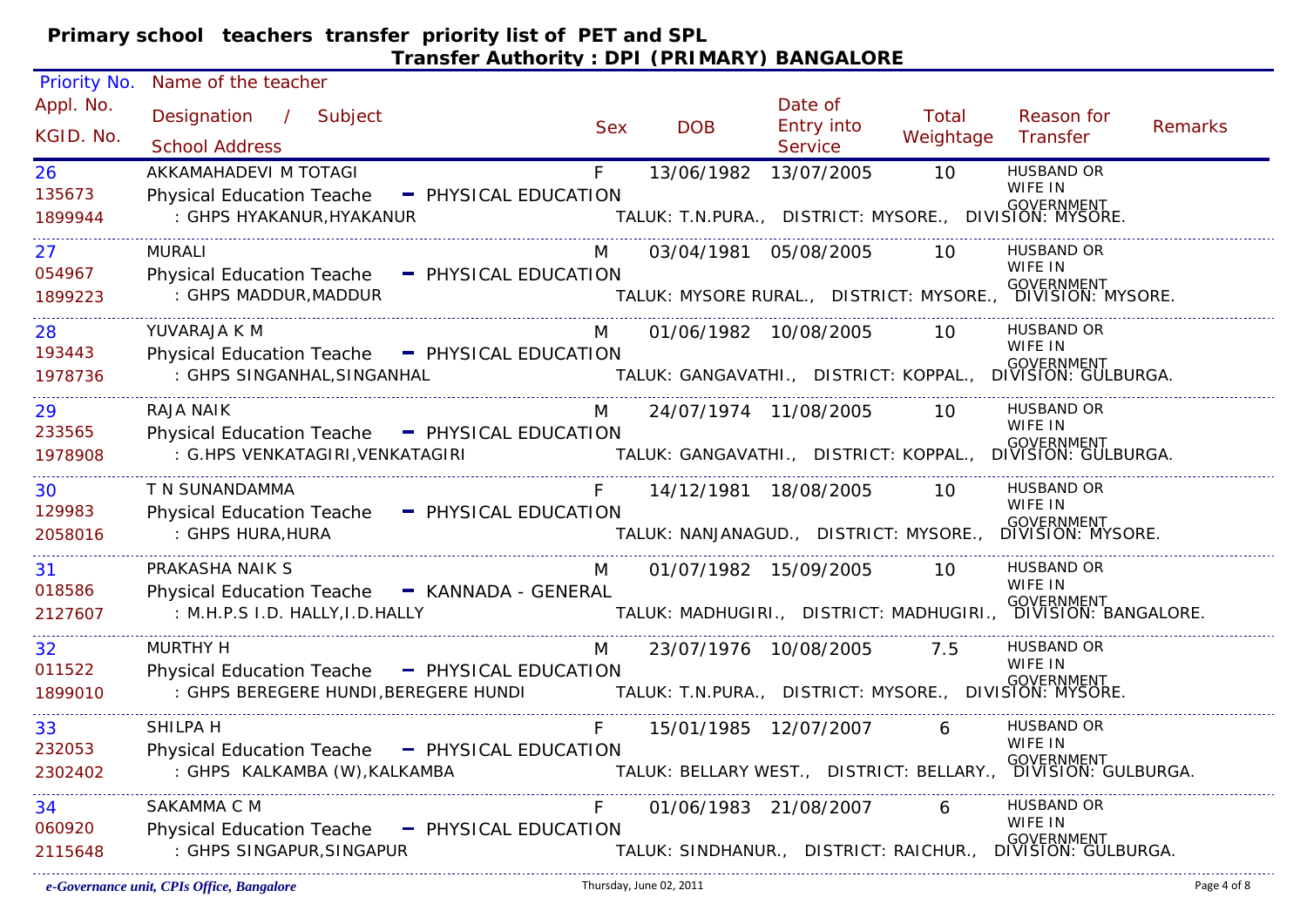| Priority No.           | Name of the teacher                                                                                                                        |            |            |                                                                          |                    |                        |                                                                                        |
|------------------------|--------------------------------------------------------------------------------------------------------------------------------------------|------------|------------|--------------------------------------------------------------------------|--------------------|------------------------|----------------------------------------------------------------------------------------|
| Appl. No.<br>KGID. No. | Designation / Subject<br><b>School Address</b>                                                                                             | <b>Sex</b> | <b>DOB</b> | Date of<br>Entry into<br><b>Service</b>                                  | Total<br>Weightage | Reason for<br>Transfer | <b>Remarks</b>                                                                         |
| 35                     | SABAHATH NAZNEEN                                                                                                                           | $F -$      | 01/01/1983 | 01/09/2007                                                               | $6\overline{6}$    | <b>HUSBAND OR</b>      |                                                                                        |
| 046254<br>2231876      | Physical Education Teache - PHYSICAL EDUCATION<br>: GMHPS BELAVADI, BELAWADI                                                               |            |            |                                                                          |                    | WIFE IN                | "<br>TALUK: CHIKMAGALUR.,   DISTRICT: CHIKKAMANGALORE.,   DIVISION: MYSORE.            |
| 36                     | SUMITHRA N                                                                                                                                 |            |            | 01/07/1979 05/09/2007                                                    | 6                  | HUSBAND OR             |                                                                                        |
| 061157                 | Physical Education Teache - PHYSICAL EDUCATION                                                                                             |            |            |                                                                          |                    | WIFE IN                |                                                                                        |
| 2119070                | : GOVT HIGH SCHOOL BAGALWADA, BAGALAWADA                                                                                                   |            |            | GOVERNMENT<br>TALUK: MANVI.,   DISTRICT: RAICHUR.,   DIVISION: GULBURGA. |                    |                        |                                                                                        |
| 37                     | ANJALI DEVI H B                                                                                                                            | F          |            | 12/06/1976 02/08/2005                                                    | $5^{\circ}$        | HUSBAND OR             |                                                                                        |
| 040606                 | Physical Education Teache - PHYSICAL EDUCATION                                                                                             |            |            |                                                                          |                    | WIFE IN                |                                                                                        |
| 1899513                | : GHPS SATHIGRAMA, SATHIGRAMA                                                                                                              |            |            | ۰۰<br>TALUK: K.R.NAGARA.,   DISTRICT: MYSORE.,   DIVISION: MYSORE.       |                    |                        |                                                                                        |
| 38                     | NAGARAJA K H                                                                                                                               | M          |            | 09/06/1984 09/08/2007                                                    | $\mathbf{3}$       | <b>HUSBAND OR</b>      |                                                                                        |
| 023234                 | Physical Education Teache - PHYSICAL EDUCATION                                                                                             |            |            |                                                                          |                    | WIFE IN                |                                                                                        |
| 2187805                | Selvar Eubourner (Sovernment )<br>: GKMPS GOURIPALYA,J J R NAGARA W NO 44 TALUK: SOUTH2., DISTRICT: BANGALORE SOUTH., DIVISION: BANGALORE. |            |            |                                                                          |                    |                        |                                                                                        |
| 39                     | V SWARNAMANJULA                                                                                                                            | F          |            | 20/07/1968 06/09/2007 3                                                  |                    | HUSBAND OR             |                                                                                        |
| 092728                 | Special Teacher<br>$-MUSIC$                                                                                                                |            |            |                                                                          |                    | WIFE IN                |                                                                                        |
| 2079927                | : GMHPS BOYS CHINTAMANI, WARD NO: 6                                                                                                        |            |            |                                                                          |                    |                        | GOVERNMENT<br>.TALUK: CHINTAMANI.,   DISTRICT: CHIKKABALLAPURA.,   DIVISION: BANGALORE |
| 40                     | T RADHIKA                                                                                                                                  | F.         |            |                                                                          | 54                 | OTHER CASES            |                                                                                        |
| 023165                 | Special Teacher<br>$-MUSIC$                                                                                                                |            |            |                                                                          |                    | <b>WOMEN</b>           |                                                                                        |
| 606858                 | : GUPS (GIRLS), KORATAGERE PATTANA                                                                                                         |            |            | TALUK: KORATAGERE., DISTRICT: MADHUGIRI., DIVISION: BANGALORE.           |                    |                        |                                                                                        |
| 41                     | <b>BHAGYAMMA</b>                                                                                                                           |            |            | 02/10/1975 25/08/1997                                                    | 24                 | OTHER CASES            |                                                                                        |
| 067833                 | Physical Education Teache - PHYSICAL EDUCATION                                                                                             |            |            |                                                                          |                    | <b>WOMEN</b>           |                                                                                        |
| 1881930                | : GHPS NAGARAKERE, NAGARAKERE                                                                                                              |            |            |                                                                          |                    |                        |                                                                                        |
| 42                     | YASHODA                                                                                                                                    | F.         |            | 18/07/1973 11/08/1998 24                                                 |                    | OTHER CASES            |                                                                                        |
| 101131                 | Physical Education Teache - PHYSICAL EDUCATION                                                                                             |            |            |                                                                          |                    | <b>WOMEN</b>           |                                                                                        |
| 1433847                | : G HPS THUNGANI, TUNGANI                                                                                                                  |            |            | TALUK: KANAKAPURA., DISTRICT: RAMANAGARA., DIVISION: BANGALORE.          |                    |                        |                                                                                        |
| 43                     | NAGALAKSHMI V                                                                                                                              | F          |            | 24/01/1978 20/08/1998 24                                                 |                    | OTHER CASES            |                                                                                        |
| 059500                 | <b>Physical Education Teache</b><br>- PHYSICAL EDUCATION                                                                                   |            |            |                                                                          |                    | <b>WOMEN</b>           |                                                                                        |
| 1438340                | : GMHPS MALVI, MALVI                                                                                                                       |            |            |                                                                          |                    |                        | TALUK: HAGARIBOMMANAHALLI., DISTRICT: BELLARY., DIVISION: GULBURGA.                    |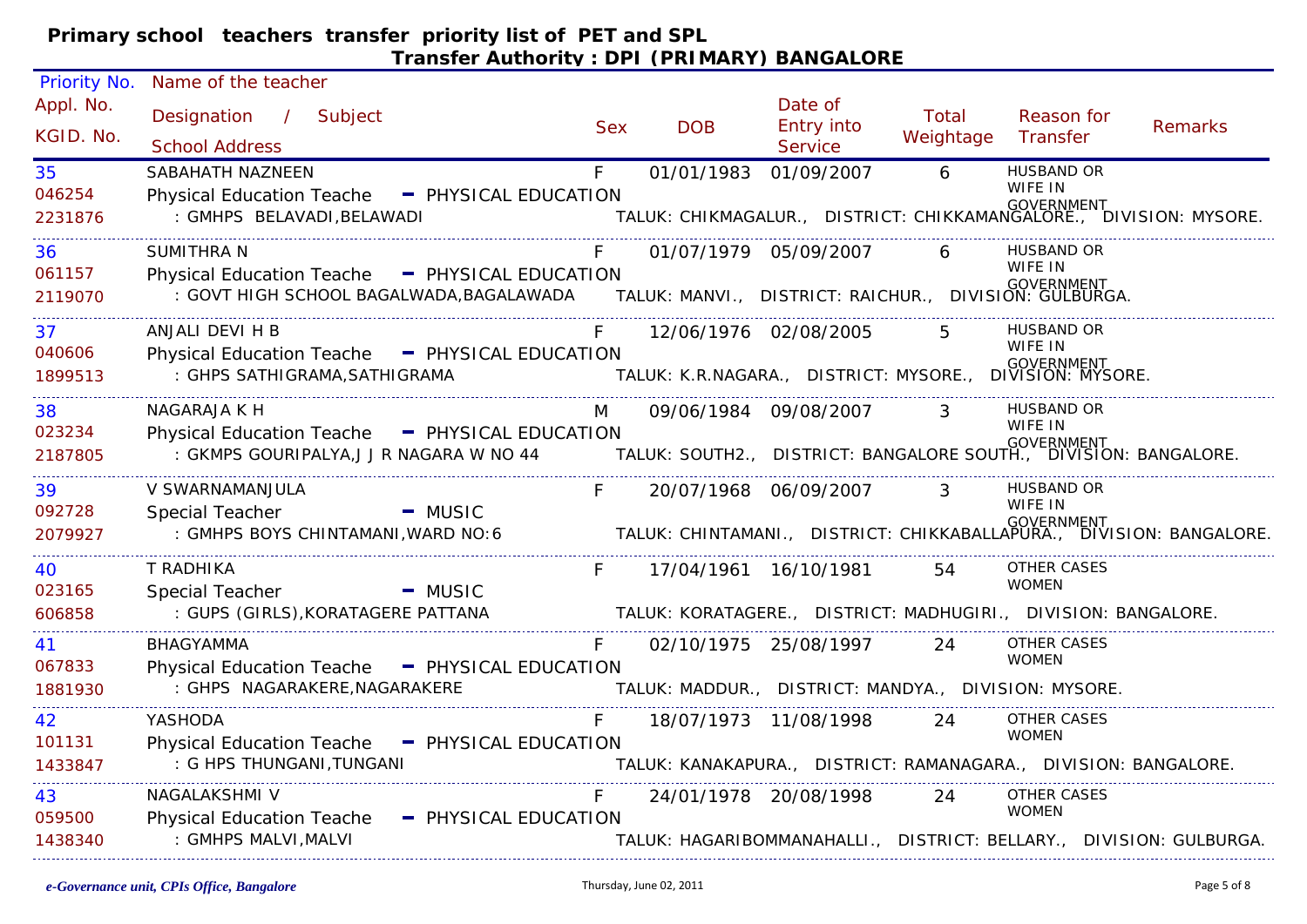| Priority No.            | Name of the teacher                                                                                   |                      |            |            |                                                     |                    |                                                                                                             |                |
|-------------------------|-------------------------------------------------------------------------------------------------------|----------------------|------------|------------|-----------------------------------------------------|--------------------|-------------------------------------------------------------------------------------------------------------|----------------|
| Appl. No.<br>KGID. No.  | Designation / Subject<br><b>School Address</b>                                                        |                      | <b>Sex</b> | <b>DOB</b> | Date of<br>Entry into<br><b>Service</b>             | Total<br>Weightage | Reason for<br>Transfer                                                                                      | <b>Remarks</b> |
| 44<br>041790            | AG ELIZABETH<br><b>Physical Education Teache</b>                                                      | - PHYSICAL EDUCATION | F          | 02/03/1963 | 21/11/1998                                          | 19                 | <b>OTHER CASES</b><br><b>WOMEN</b>                                                                          |                |
| 1849204                 | : G NHPBS-2, WARD-14                                                                                  |                      |            |            |                                                     |                    | TALUK: KANAKAPURA., DISTRICT: RAMANAGARA., DIVISION: BANGALORE.                                             |                |
| 45<br>139497            | H NAGAMANI<br>Physical Education Teache - PHYSICAL EDUCATION                                          |                      |            |            | 09/07/1978 10/11/1999                               | 11                 | <b>OTHER CASES</b><br><b>WOMEN</b>                                                                          |                |
| 1732790                 | : GMPS PUTTENHALLI, PUTTENHALLI                                                                       |                      |            |            |                                                     |                    | TALUK: SOUTH3., DISTRICT: BANGALORE SOUTH., DIVISION: BANGALORE.                                            |                |
| 46<br>124808            | ABDUL SHUKOOR ABDUL SAMAD GHANI<br>Physical Education Teache - PHYSICAL EDUCATION                     |                      | M          |            | 24/09/1954 02/01/1984                               | 50                 | OTHER CASES MEN                                                                                             |                |
| 735183                  | : H P S SUGAVI, SUGAVI                                                                                |                      |            |            | TALUK: SIRSI., DISTRICT: SIRSI., DIVISION: BELGAUM. |                    |                                                                                                             |                |
| 47<br>230261            | HANUMANTHAPPA C<br>Physical Education Teache - PHYSICAL EDUCATION                                     |                      | M          |            | 23/07/1957 09/09/1985                               | 48                 | OTHER CASES MEN                                                                                             |                |
| 725989                  | : G.H.P.S. KUPPALU, KUPPALU                                                                           |                      |            |            |                                                     |                    | TALUK: KADUR., DISTRICT: CHIKKAMANGALORE., DIVISION: MYSORE.                                                |                |
| 48<br>176190<br>1077980 | RAMACHANDRAPPA H M<br>Physical Education Teache - PHYSICAL EDUCATION<br>: GUHPS. AJJAMPURA, AJJAMPURA |                      | M          |            |                                                     |                    | 07/06/1961 15/02/1986 44 OTHER CASES MEN<br>TALUK: TARIKERE., DISTRICT: CHIKKAMANGALORE., DIVISION: MYSORE. |                |
|                         |                                                                                                       |                      |            |            |                                                     |                    |                                                                                                             |                |
| 49<br>054052<br>1161689 | PRAKASHA<br>Physical Education Teache - PHYSICAL EDUCATION<br>: GHPS ADIVALA FARM, ADIVALA            |                      | M          |            | 10/02/1959 20/03/1990                               | 34                 | OTHER CASES MEN<br>TALUK: HIRIYUR., DISTRICT: CHITRADURGA., DIVISION: BANGALORE.                            |                |
| 50                      | <b>MURTHAPPA</b>                                                                                      |                      | M          |            | 01/12/1959 03/06/1985                               | 30                 | OTHER CASES MEN                                                                                             |                |
| 034386<br>749278        | Physical Education Teache - PHYSICAL EDUCATION<br>: CRC, BARANDUR, CRC, BARANDUR                      |                      |            |            |                                                     |                    | TALUK: BHADRAVATI.,   DISTRICT: SHIMOGA.,   DIVISION: BANGALORE.                                            |                |
| 51                      | <b>GOVINDARAJU R</b>                                                                                  |                      | M          |            | 01/06/1967 30/09/1994                               | 30                 | OTHER CASES MEN                                                                                             |                |
| 135052<br>1306315       | Physical Education Teache - PHYSICAL EDUCATION<br>: GHPS KAATRIKE HAAL, KAATRIKE HAAL                 |                      |            |            |                                                     |                    | TALUK: CHIKKANAYAKANAHALLI., DISTRICT: TUMKUR., DIVISION: BANGALORE.                                        |                |
| 52<br>154831<br>1320073 | MUNIYANAIK P D<br>Physical Education Teache - PHYSICAL EDUCATION<br>: G MPS ALAHALLI, DODDA ALAHALLI  |                      | M          |            | 02/07/1965 31/10/1994                               | 30                 | OTHER CASES MEN<br>TALUK: KANAKAPURA., DISTRICT: RAMANAGARA., DIVISION: BANGALORE.                          |                |
|                         |                                                                                                       |                      |            |            |                                                     |                    |                                                                                                             |                |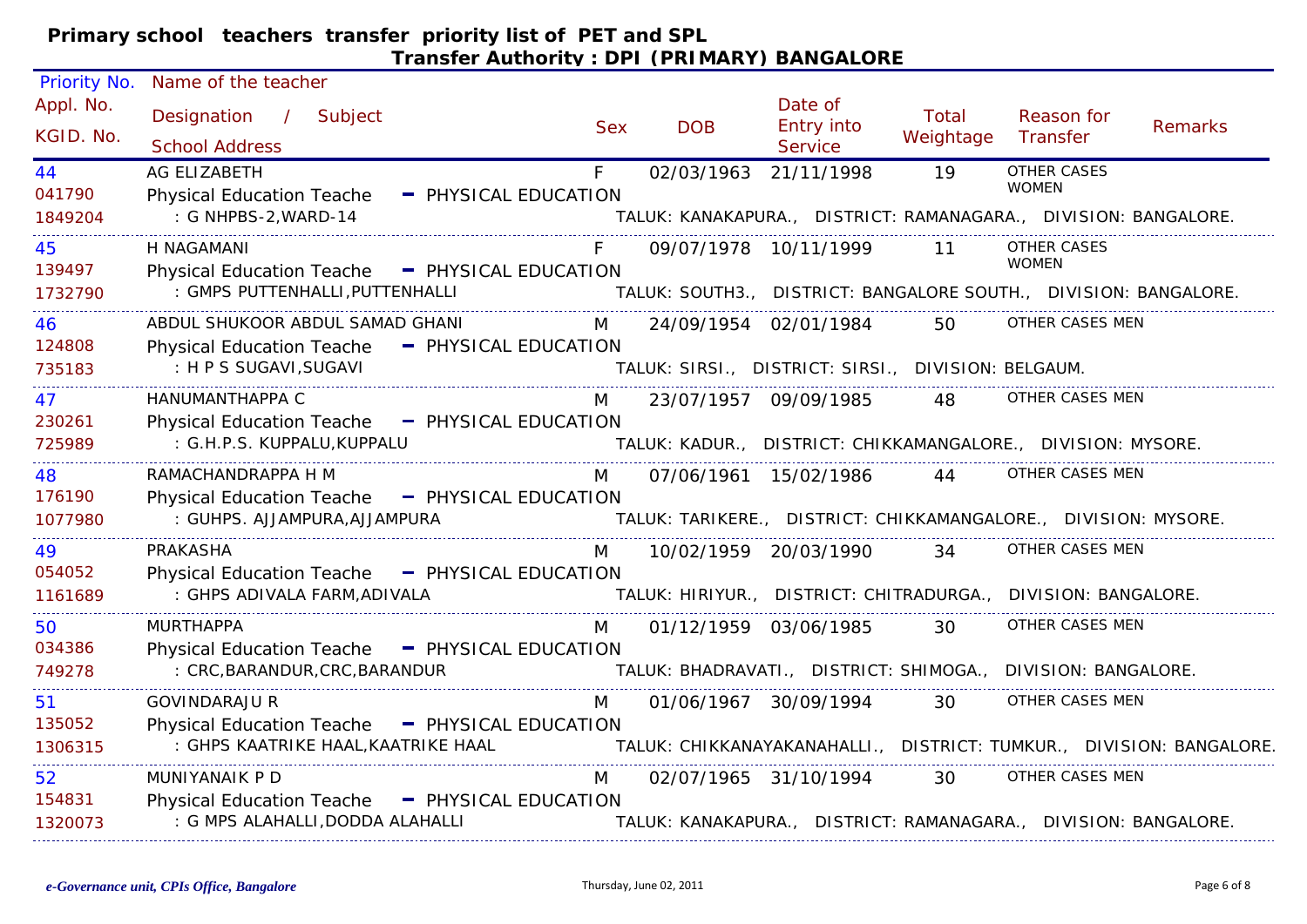| Priority No.            | Name of the teacher                                                                                                           |            |                   |                                                                                |                    |                                                                                         |         |
|-------------------------|-------------------------------------------------------------------------------------------------------------------------------|------------|-------------------|--------------------------------------------------------------------------------|--------------------|-----------------------------------------------------------------------------------------|---------|
| Appl. No.<br>KGID. No.  | Designation / Subject<br><b>School Address</b>                                                                                | <b>Sex</b> | <b>DOB</b>        | Date of<br>Entry into<br><b>Service</b>                                        | Total<br>Weightage | Reason for<br>Transfer                                                                  | Remarks |
| 53<br>116677<br>1540178 | <b>VEERANIJAGUNARYA SWAMY S R</b><br><b>Physical Education Teache</b><br>- PHYSICAL EDUCATION<br>: G HPS BHOOHALLI, BHOOHALLI | M          | 22/04/1966        | 27/10/1997                                                                     | 26                 | OTHER CASES MEN<br>TALUK: CHANNAPATNA., DISTRICT: RAMANAGARA., DIVISION: BANGALORE.     |         |
| 54<br>047710<br>1464262 | KEMPANNA N<br>Physical Education Teache - PHYSICAL EDUCATION<br>: GUPS - B D PURA, BOMMLADEVIPURA                             | M          |                   | 01/06/1959 31/08/1998                                                          | 24                 | OTHER CASES MEN                                                                         |         |
| 55<br>044022<br>1464392 | <b>GUNDURAO C K</b><br>Physical Education Teache - PHYSICAL EDUCATION<br>: GUPS - SOMAPURA, SOMPURA                           | M          |                   | 24/03/1969 31/08/1998 24                                                       |                    | OTHER CASES MEN<br>TALUK: KORATAGERE., DISTRICT: MADHUGIRI., DIVISION: BANGALORE.       |         |
| 56<br>141625<br>1664206 | NINGAPPA R<br>Physical Education Teache - PHYSICAL EDUCATION<br>: GHPS, VAKKALAGERE, VAKKALAGERE                              | M          |                   | 10/11/1975 12/09/1998                                                          | 24                 | OTHER CASES MEN<br>TALUK: KADUR., DISTRICT: CHIKKAMANGALORE., DIVISION: MYSORE.         |         |
| 57<br>065504<br>1401562 | P H SHAFIULLA<br>Physical Education Teache - PHYSICAL EDUCATION<br>: GHPS OOLAVADI, OOLAVADI                                  | M          |                   | 01/06/1961 20/02/1996 22.5                                                     |                    | OTHER CASES MEN<br>TALUK: CHINTAMANI., DISTRICT: CHIKKABALLAPURA., DIVISION: BANGALORE. |         |
| 58<br>178092<br>1405161 | <b>ESWARACHARY</b><br>- PHYSICAL EDUCATION<br><b>Physical Education Teache</b><br>: GHPS MANJIL, MANJIL                       | M          |                   | 25/10/1964 25/01/1997<br>TALUK: KOLAR., DISTRICT: KOLAR., DIVISION: BANGALORE. | 22                 | OTHER CASES MEN                                                                         |         |
| 59<br>115412<br>1783755 | VITTHAL JEERGALI<br>- PHYSICAL EDUCATION<br><b>Physical Education Teache</b><br>: GHPS ULENUR, ULENOOR                        | M          |                   | 01/07/1974 31/12/1999                                                          | 22                 | OTHER CASES MEN<br>TALUK: GANGAVATHI., DISTRICT: KOPPAL., DIVISION: GULBURGA.           |         |
| 60<br>245622<br>1403788 | VEERABHADRA SHASTHRI B R<br>- PHYSICAL EDUCATION<br><b>Physical Education Teache</b><br>: GMHPS NANDI, NANDI                  | M          | <b>BANGALORE.</b> | 08/02/1965 14/03/1996 21.5                                                     |                    | OTHER CASES MEN<br>TALUK: CHIKKABALLAPUR., DISTRICT: CHIKKABALLAPURA., DIVISION:        |         |
| 61<br>022551<br>1428970 | SIDDALINGAIAH<br>Physical Education Teache - PHYSICAL EDUCATION<br>: G HPS V.V. EXTN., HOSAKOTE TOWN                          | M          |                   | 01/06/1965 03/07/1997                                                          | 21                 | OTHER CASES MEN<br>TALUK: HOSAKOTE., DISTRICT: BANGALORE RURAL., DIVISION: BANGALORE.   |         |